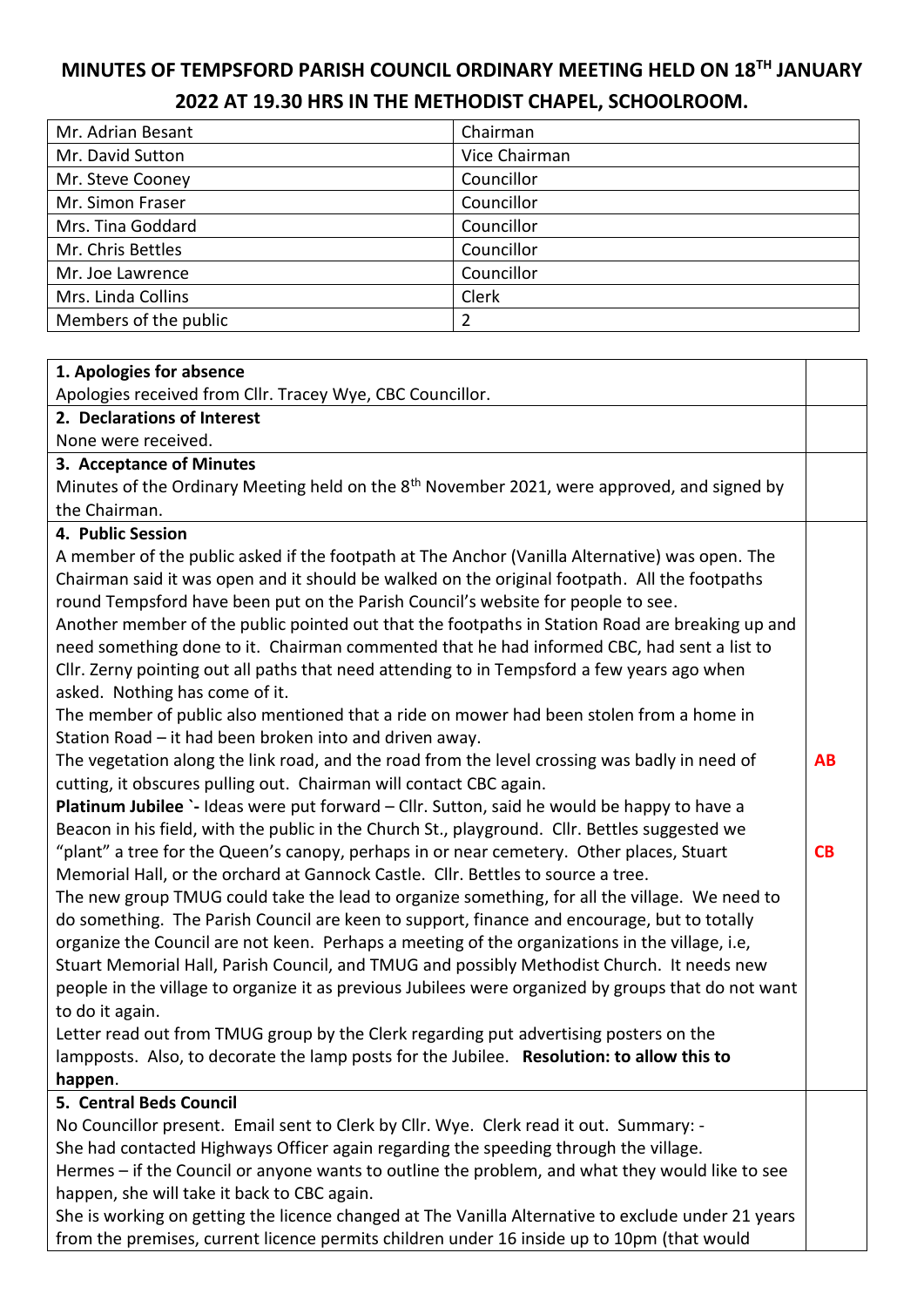probably be from the public house licence).

**Tempsford Airfield** – There is a strong interest in getting the Tempsford Airfield associated hut/barn protected as a site of historic importance. Some work has been done, but as I am working with CBC Officer, and he would like someone from Tempsford Parish Council to be nominated to join the group to work on the project. **Resolution: Cllr. Cooney and Cllr. Lawrence have put themselves forward for this.**

## **6. Finance**

The below invoices were approved for payment: -

| 10.12.21. Stuart Memorial Hall  | Hire of hall 8.11.21               | £18.00  |
|---------------------------------|------------------------------------|---------|
| 31.12.21. Linda Collins - Clerk | December wages plus stamps (£9.06) | £232.04 |
| 13.1.21. Linda Collins          | Microsoft Office 365 (due 12.2.21) | £59.99  |
| Total payments                  |                                    | £310.03 |

# **Paid since the last meeting: -**

Kompan £668.40, Poppy Appeal £100, Zwetsloot £591.00, Juliet Pennington (planters) £117.36, Linda Collins, Clerk £222.98. `MVNGeeks website £118.80. Tempsford 2000 - £50 Adam Wake

# **Reconciliation as at 31.12.21.**

| Current Account - Bank Statement £19560.98                    |                                                           |  |  |
|---------------------------------------------------------------|-----------------------------------------------------------|--|--|
| Less o/s cheques £5273.61                                     | £14287.36 Cash book balance.                              |  |  |
| Less Payment Website £118.80 £14168.56 Balance as at 15.1.22. |                                                           |  |  |
| Less Ringed fences NP. £3275.05<br>$a/c$ )                    | £10893.51 Balance available to PC as at 15.1.22. (Current |  |  |
| Savings Account                                               | £15489.75                                                 |  |  |
| Tempsford 2000                                                | £974.39                                                   |  |  |
| Total funds available.                                        | £27357.65                                                 |  |  |

Cllr. Fraser raised the question, what can we invest in the village to improve it and open spaces. Councillors mentioned a few things that will have to be paid for in the coming year or so. There are the speed cameras we are going to purchase, at least £3000, the grass cutting contract is for renewal 2023 which may possibly increase, there could be an election. These are expenses that will have to be paid. Suggestions – new play equipment? Things that invigorate the village.

# **7. Neighbourhood Plan**

The Chairman and Cllr. Sutton meet on December 13<sup>th</sup>, 2021, with Christine Creese (Secretary) as a Neighbourhood Implementation Group to check on what we had to do to get things moving – who to contact, to check through the existing plan. Cllr. Sutton has put the NP on the village website. They also had a meeting on January 14<sup>th</sup>, 2022, to check that Alison (Consultant) knows we are moving ahead and wanting her to lead us through the next stages and how much it will cost. The NP Plan has been checked through by the Group to see if there needs to be any alterations needed since the last 2 years, so that it can be sent to the Consultees and village for 6 week consultation. Cllr. Sutton is preparing a survey monkey to receive comments and also flyers to tell people what is going on and what they will be asked to do. Intend to get things going in February.

# **8. Playground**

The springer still has not been repaired, even though they have had the money for 2 months. Clerk will follow this up again and see if there can be a refund for the inconvenience. **Clerk.** 

## **9. Police**

Crime stats sent to all Councillors. 3 incidents took place in Church Street. As no more details about incidents are allowed to us, Cllr. Fraser wondered whether we need to mention the police at every meeting. Cllr. Besant felt that we really need to let people know what is happening in the village even though we cannot do anything.